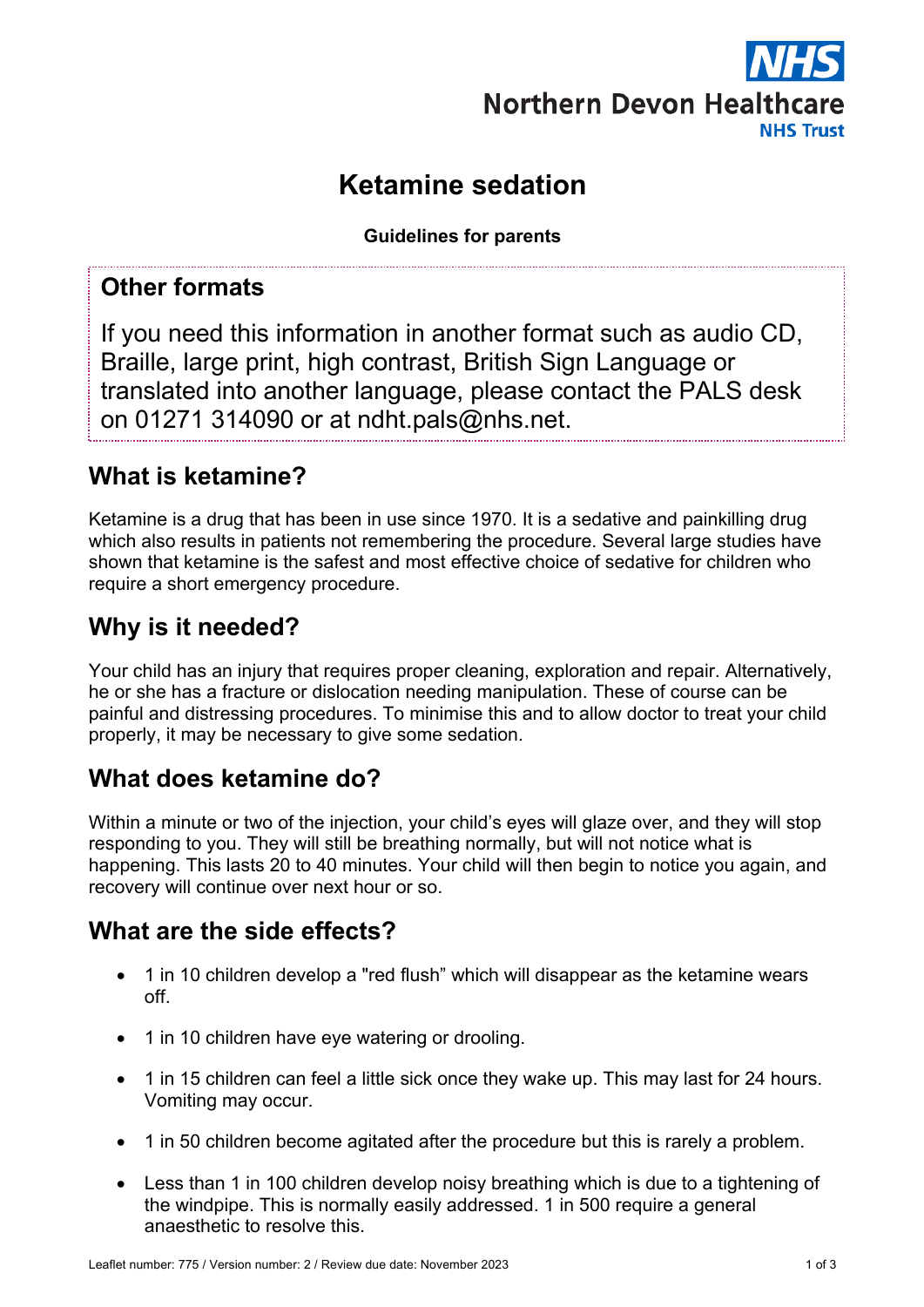# **Why is there so much equipment?**

This is a safety precaution. Any sedation can cause breathing or blood pressure problems. This is rare. The doctor and nurse present are experienced and trained in sedation and use of all the equipment. The only interventions that are usually required are some oxygen by facemask or suction to remove saliva.

#### **Is there an alternative?**

Your child may already have been given some painkillers, and your presence is comforting. For laceration repair however, many young children are unable to relax enough to tolerate an injection of local anaesthetic, and then stitching, both of which can be painful. Similarly, manipulation of a broken bone or joint needs more than just painkilling drugs. Ketamine is the best drug if a sedative is to be used.

The alternative is a general anaesthetic. This requires hospital admission, and often an overnight stay. General anaesthesia also carries a small risk of breathing or blood pressure problems.

### **What happens now?**

We will ask you to sign a form documenting your consent.

Your child will be weighed so that we can accurately calculate the dose of ketamine. Normally we will try to give the drug directly into a vein. To do this we need to insert a cannula (a drip) and to minimise the pain of this we may apply a local anaesthetic gel over that vein 40 minutes before the procedure.

Some children have veins that are difficult to access and we may consider injecting the ketamine directly into your child's thigh instead.

You do not have to stay with the child if you do not want to. We understand that some parents may be too nervous or upset. However, it would help the child and us if you stay at least until the injection is given and they start to get sleepy.

A sensor will be attached to your child's finger or toe. This measures the amount of oxygen in the blood by shining a light through the finger or toe. As we inject the ketamine, we encourage you to talk to your child about happy experiences or watch a suitable DVD with them.

At the end of the procedure, your child may be placed on his or her side. During this period your child may appear confused, say inappropriate words, sing or cry as he or she wakes up. This is normal after ketamine and will disappear within a couple of hours.

Following the procedure, your child will normally be allowed home once he or she fully recognises you and can walk unaided. This will normally take at least 60 minutes. During this period, please try to keep your child still as rapid movements promote vomiting.

### **After you go home**

Sometimes the delayed effects of the medicines may make your child a bit confused, sleepy or clumsy. You need to be extra careful in caring for and supervising your child for the next 24 hours.